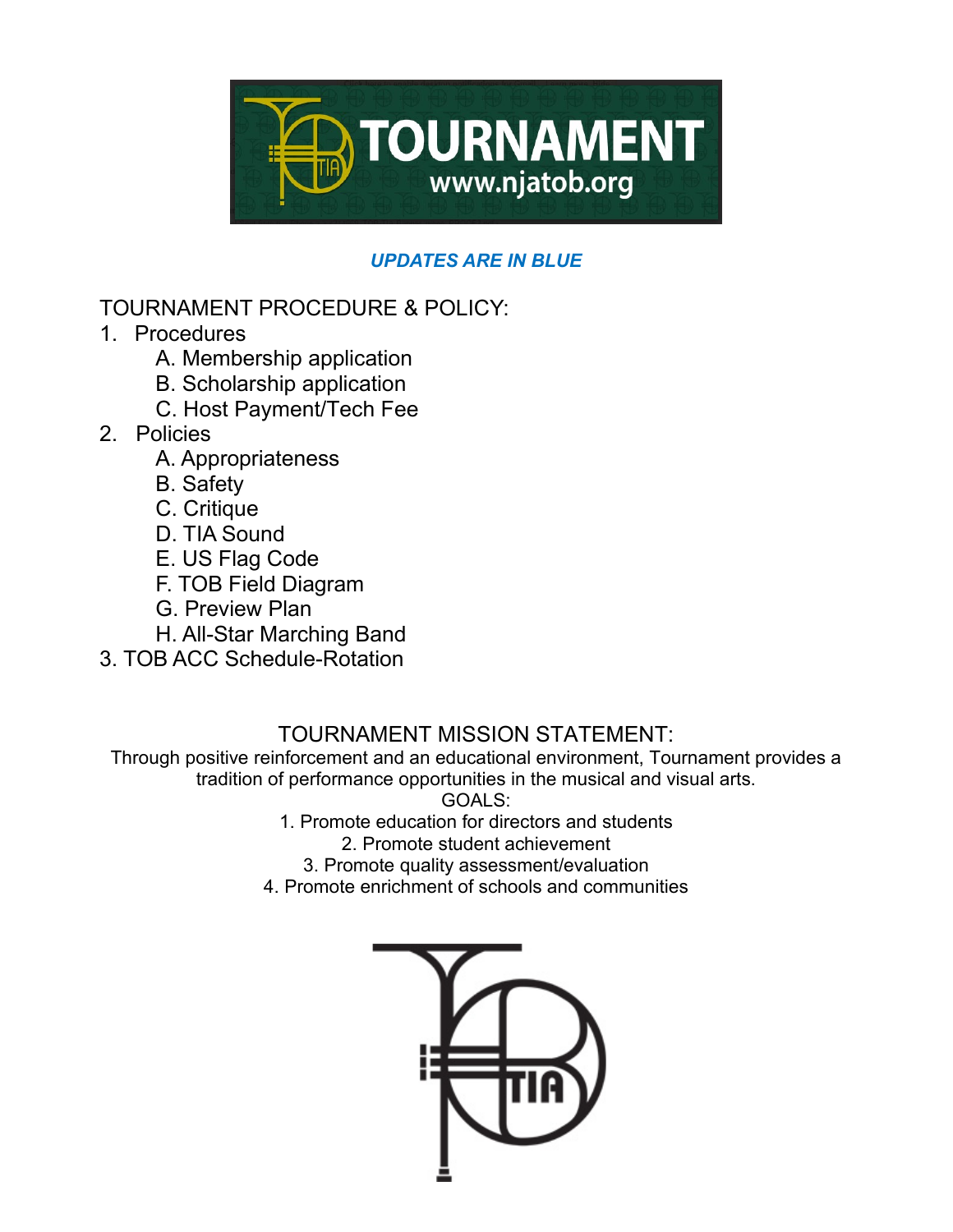# **#1. TOURNAMENT PROCEDURE**

## **A. TOURNAMENT MEMBERSHIP APPLICATION PROCESS**

1. New Tournament members will complete on-line MEMBERSHIP APPLICATION and return as listed

2. New Tournament members will be invoiced by Region Coordinator/Treasurer for annual Membership Fee and one time Competing Bond once application is forwarded from NJA **Director** 

3. New director will complete on-line WINDI registration for approval by Region Coordinator

#### ANNUAL MEMBERSHIP FEE PROCESS

- 1. Region Coordinator/Treasurer will send appropriate Tournament Membership Invoice
- 2. TIA Fee due: *January 1* TOB Fee: *September 1*

GUEST PARTICIPANT: Region Coordinator will register unit for competition and label as Unit HS(G) in WINDI system. One time participation in a non-championship event is permitted.

## **B. SCHOLARSHIP APPLICATION & PAYMENT PROCESS**

An application and selection process with criteria must be published Region Scholarship presented locally will be paid to post-secondary school as listed by recipient

Instruction letter to student/parent should accompany award

TIA/TOB/NJA ACC Scholarship will be paid to post secondary school as verified by official enrollment such as student ID card, first semester grade report, or other official college/university verification

Region Coordinators will have access to the TIA/TOB/NJA ACC Scholarship applications to use within region each season

## **C. HOST PAYMENT/TECH FEE**

Show Hosts will pay all NJA judges in cash on site the day of the TIA/TOB event. Region Coordinators will provide a written invoice(WINDI library) for the total cost of NJA judges.

All NJA members will be assessed a Tech Fee at each contest(\$5. per judge) collected by Region Coordinator. This fee, deposited into Region account, will be forwarded to NJA at the conclusion of each season(TIA/TOB).

## **D. REGION RULES-POLICY**

Region rules/policies pertaining to TOB and TIA must be published and available to all potential and current members. This will include region championship plans, region scholarship requirements, region awards requirement, region ticket policy(if different from TOB Rule #5) and other region information.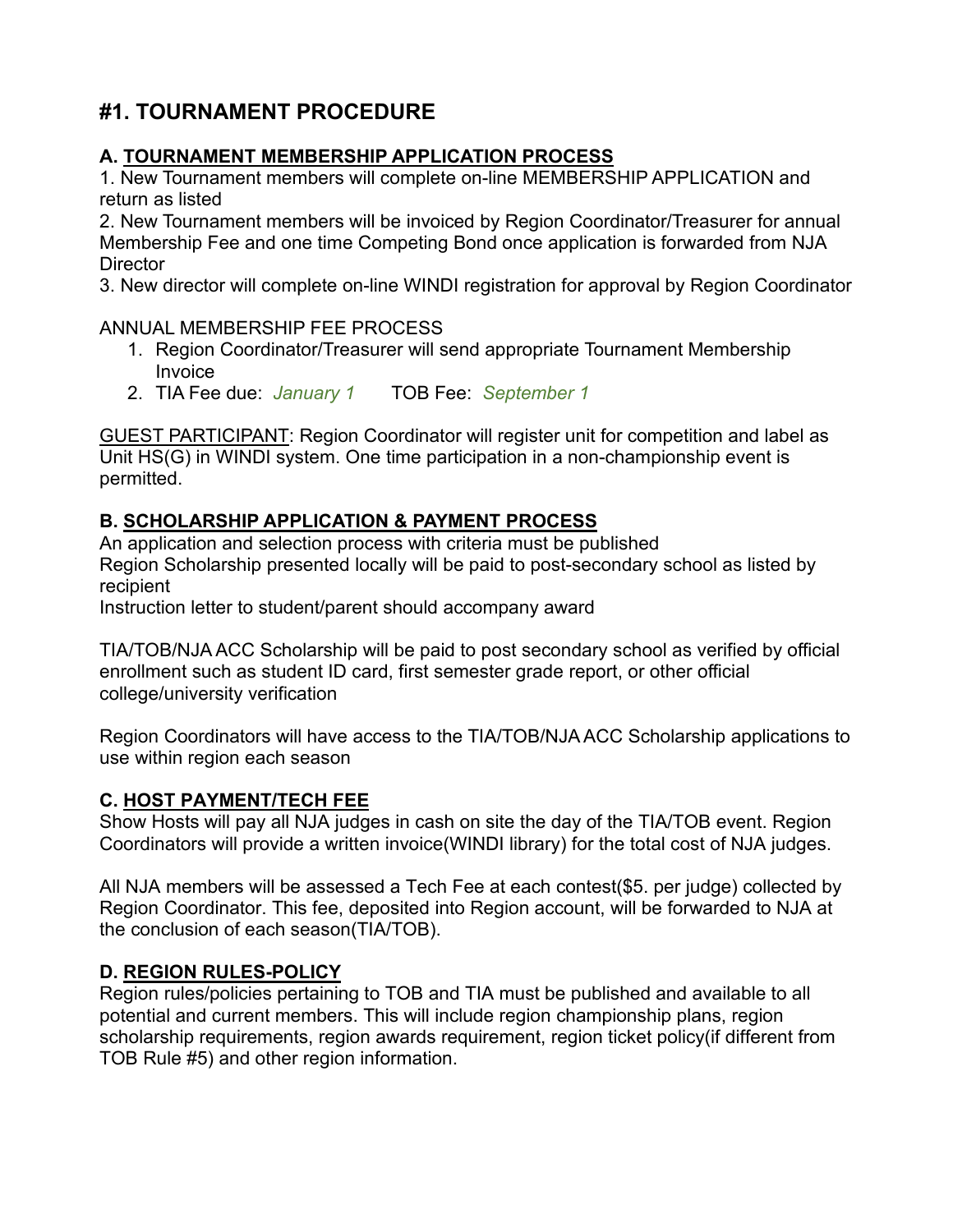# **#2. TOURNAMENT POLICY**

### **A. PROGRAM APPROPRIATENESS**

All programs, soundtracks, thematic and costuming choices must reflect the qualities that would be acceptable for performance at a scholastic venue or suitable for marketing to sponsors on a national level.

#### **SUPPORTING INFORMATION:**

Common sense is your guide. Venues and administrators are starting to observe, look at, and express concerns over material presented for public within their facilities, and their students are required to attend.

Schools, used by scholastic ensembles, or rented by independent ensembles, may have added "acceptable presentation" clauses or may ask to preview performances. Many schools now require a review of theatrical and dramatic works. Bringing in outside performance ensembles may be a concern to administrators, based on past experiences.

## **B. STUDENT SAFETY**

No participant may be or be placed on any portion of any prop where the participant's feet are more than six (6) feet above the playing surface of the stadium/floor, unless appropriate safety railing and/or other safety equipment are in place and use.

Drum Major podiums may exceed six (6) feet and Drum Majors may stand more than six (6) feet above the playing surface if he/she is using a podium and provided such podium has appropriate safety railings.

#### *POLICY*

*Props built and/or used, including drum major podiums, that measure over six feet high and are used in such a way that result in a participant whose feet are more than six feet above the competition surface must have appropriate safety railings in place or protective padding around the prop to prevent injury. Participants are prohibited from jumping or leaping off of any prop that exceeds six feet in height unless protective padding is in place or other adequate safety precautions are taken. PENALTY: At the discretion of the Chief Judge, prohibition of the use of the over height/unsafe prop(s) or disqualification.*

#### **SUPPORTING INFORMATION:**

Use common sense. More facilities are questioning safety of performers. and liability of the director/unit. Wenger, Jarvis, others now require railings/warning labels as part of purchase of equipment. Guidelines and OSHA requirements for workers, and now performers, is an issue at some sites.

#### **C. CRITIQUE PLANNING**

Critique will begin 15 minutes after last competing group. Time for critique will be no longer than 45 minutes total.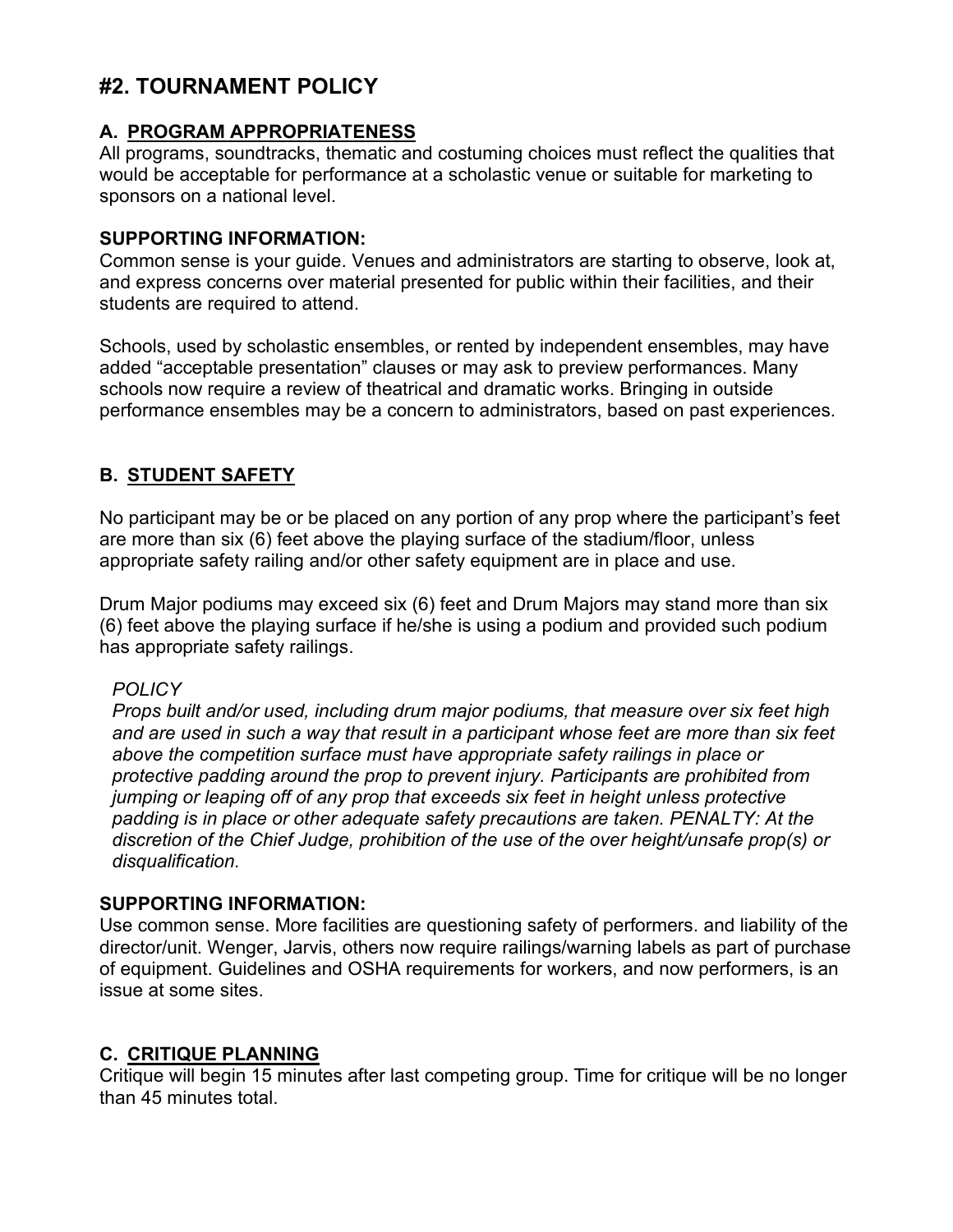TOB CRITIQUE PLAN: 3 bands – 4 bands(with Aux/Perc) x 8 staff each A. IA-EA Music B. IA-EA Visual C. GEM-GEV \* D. Aux/Perc(if offered at show) Three(3) or \*Four(4) stations and 3 minutes per station With 14 or more bands the time is reduced to 2 minutes per station TOB Critique is scheduled for every contest through Region Championships

TIA DANCE/GUARD/TWIRLCRITIQUE PLAN: 3 units x 8 staff each A. IA Movement/Equipment B. Design Analysis C. GE1-GE2 Three(3) stations and 3 minutes per station With 21 or more units the time is reduced to 2 minutes per station TIA Critique is scheduled for every contest but not Region Championships

TIA PERCUSSION CRITIQUE: 3 units x 8 staff each

A. Music B. Percussion Effect C. Visual-Visual Effect Three(3) stations and 3 minutes per station With 21 or more units the time is reduced to 2 minutes per station TIA Critique is scheduled for every contest but not Region Championships

## **D. TIA SOUND POLICY**

All units should review the WGI Sound Policy listed below, as this will be expected of all units in TIA

• All ENSEMBLEs should do a sound check at the designated times provided in thecontest information packet to ensure the playability of any device or CD.

- ENSEMBLE is responsible for providing the method that the music will be played, e.g. CD, MP3, computer, etc.
- ENSEMBLE must provide their musicin a timely manner to the designated sound operator. Any delay in providing music is the responsibility of the ENSEMBLE\*\*
- ENSEMBLE must have a designated person at the sound table to operate any device provided to play music such as MP3 players or computers. Guard's representative is responsible to set up and play device. If a CD is provided, the ENSEMBLE representative must instruct the sound operator as to what track or other relevant information is needed to start the music when directed by the contest Timing and Penalty judge or after the ENSEMBLE's introduction.
- If the ENSEMBLE has an issue with the music such as music is too soft, it begins in the wrong place or skips, the ENSEMBLE's representative must make the decision to stop the music and tell the operator to stop the music.
- Interval timing will continue as the ENSEMBLE resets and begins again. The Contest Administrator has the sole discretion in waiving any timing penalty due to the restart. If the stoppage is due to faulty sound equipment, operator error or an unexplained reason, overtime penalty may be waived.
- Issues related to the equipment provided by the ENSEMBLE, quality of the CD or the ensemble's representative error (using wrong playlist on MP3, etc.) will result in the actual interval timing being used and penalties, if any, being assessed.
- Volume direction must come from the ENSEMBLE representative at the sound table. Direction will not be taken from the audience viewing area or across the floor. Final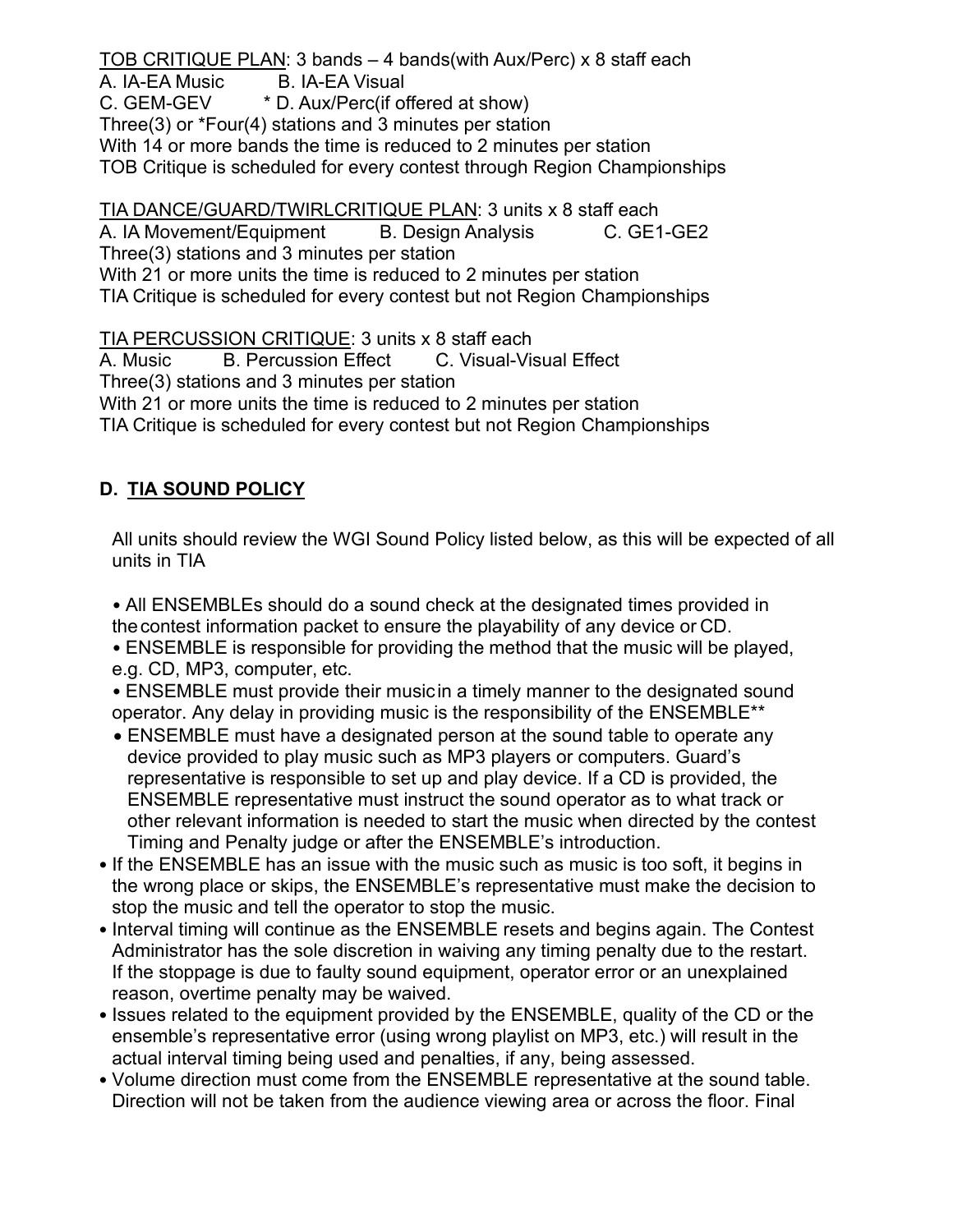volume discretion is given to the sound operator based on their equipment and the Chief Judge who ultimately determines an appropriate volume level.

- The ENSEMBLE representative may provide direction to the sound operator during the performance regarding equalization.
- It is the responsibility of the ENSEMBLE to provide their music for each performance and to ensure that their soundtrack is working appropriately. CDs may not be left at sound table between performances.
- Under no circumstances will verbal abuse of the sound operator be tolerated. Penalties will be assessed per current WGI rules.

## **E. US FLAG CODE**

Follow guidelines for American Legion US Flag Code: [LINK](https://www.legion.org/flag/code) <https://www.legion.org/flag/code>



# **F. TOURNAMENT OF BANDS FIELD DIAGRAM**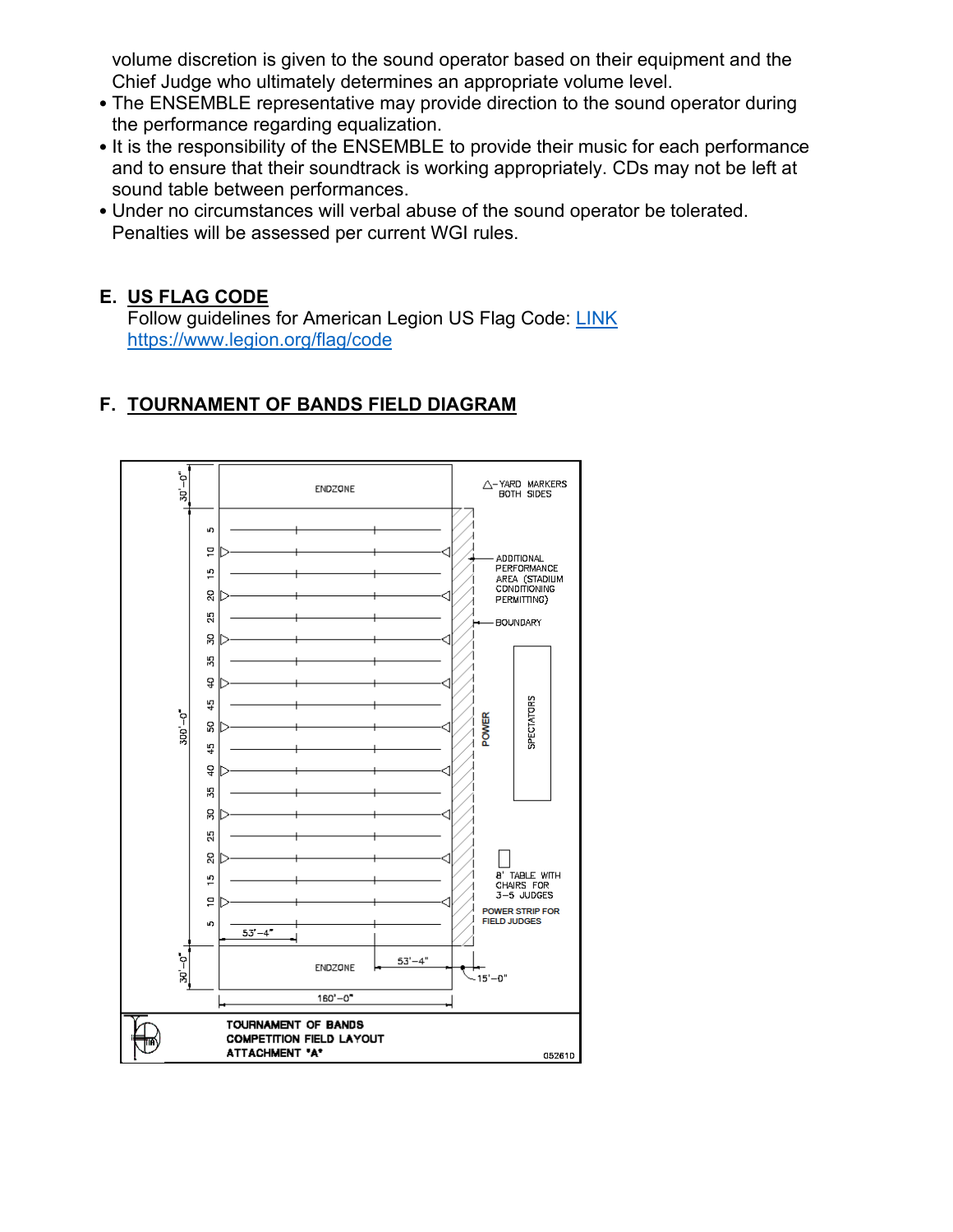## **G. TOURNAMENT PREVIEW SHOW PLAN**

The Tournament Preview Show is an opportunity for TOB/TIA members to interact with adjudicators, with live feedback, discussion, and education at a January (TIA) or first weekend (TOB) Tournament event. Each TIA/TOB Region has the opportunity to schedule an education event for their members.

TIA/TOB units may participate in a Preview Clinic only once per TIA/TOB season, and prior to competing in any TOB/TIA event. Any TIA/TOB unit may compete in the evening show. The Band Director/Unit Director MUST be present and in the performance area with students through the entire event.

#### THE DAY:

Morning/afternoon 20/30 minute sessions with TIA/TOB member region units and panel

TOB: *Both* music and visual judges are scheduled for the entire day. No Auxiliary/Percussion is used for TOB Preview

TIA: All 5 visual judges and percussion judge are scheduled for the entire day.

Evening competition for all TIA/TOB members – as a regular TOB/TIA show.

#### DAY OUTLINE:

20/30 minute performance slot for each unit – usually 4-6 hours total as determined by coordinator and host

Panel discussion during show run, with opportunity for discussion following run as well Second run of show – time permitting

Director may choose to perform complete program or excerpts

This Preview Event is offered in place of critique following the competition

#### PAYMENT:

NJA adjudicators are paid as per contract for a TIA/TOB event. The total number of units viewed through the entire day (preview and competition) will be the payment of the day, using the current NJA/TIA/TOB contract for judges.

EXAMPLE: 7 preview units for the afternoon preview and then 8 competition units for the evening = each judge has viewed 15 units total

Payment may be through host school or Region treasury or combination, based on region plan

#### PANEL ASSIGNMENT:

Coordinator should discuss adjudicator assignments with TIA/TOB Education Director, Judge Coordinator, and TOB/TIA Director to find the right "fit" for the needs of their region members. Adjudicators with strong education background and experience, as well as annual NJA/TOB/TIA Education Day experience are requirements.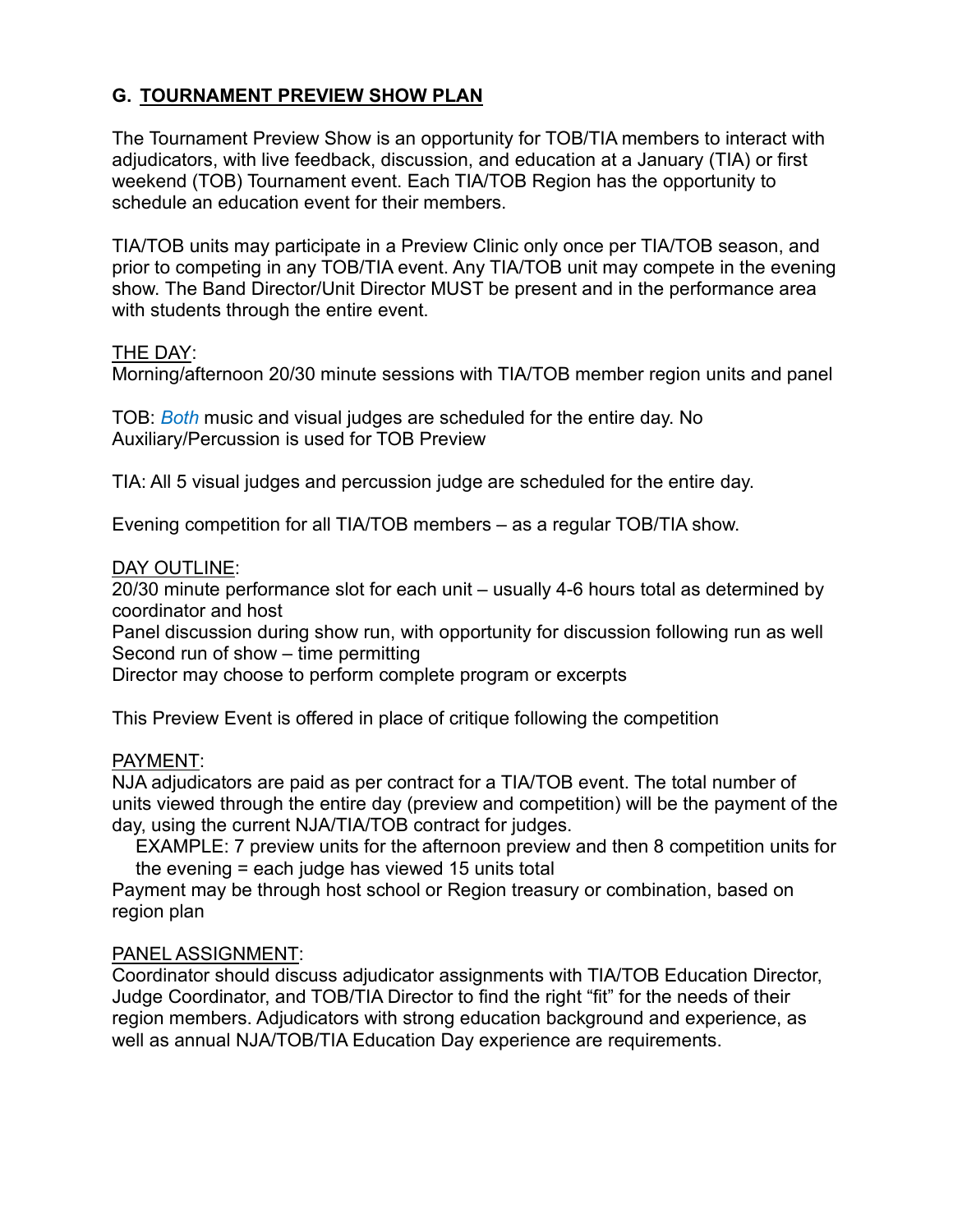#### TRAINEES/MAKE-UP:

The Preview shows are excellent opportunities for training /education experiences for both new and current NJA adjudicators. However, only the assigned NJA staff will participate in discussion and clinics. All others should use a separate area for their practice/review sessions.

## **H. ALL-STAR MARCHING BAND**

MEMBERSHIP: Tournament students grade 9-12 at time of parade performance On-line registration generates auto-response invoice/confirmation to student and parent via email

Band Director verification of Tournament membership and school participation via autoresponse email

Parent signature/initial of registration

PAYMENT: Auto-Invoice to parent email, includes student name/section with return address and check payment information/mailing address

MEDICAL/PERMISSION: All students must complete Medical/Permission on-line, initialed by parent

ABC RELEASE: All students must complete ABC TV Release on-line, initialed by parent

PARTICIPATION: Student must participate in entire event Wednesday through Thursday, including all rehearsals

NJA STAFF: All NJA Staff will have all three(3) required Pennsylvania State Clearances on file with TOB Director. Parents and/or school administrators may verify these are on file, as requested. (note: verification only, forms are NOT shared)

## **I. TOB SHOW CHANGES - STANDSTILL-INDOOR-CANCELLATION**

1. EVENT CANCELLED BECAUSE OF WEATHER Bands receive show credit – print copy of list for records

2. EVENT MOVED INDOORS BECAUSE OF WEATHER (NO VISUAL) Cancel visual judges – music only panel Music judges base score on class rubric, and score accordingly Enter appropriate score for placement Recap to bands only at critique Announcer list is placement only – no special awards Voice files will be available A band that chooses not to attend does not receive show credit

3. EVENT MOVED INDOORS BECAUSE OF WEATHER (VISUAL) Music judges base score on class rubric, and score accordingly